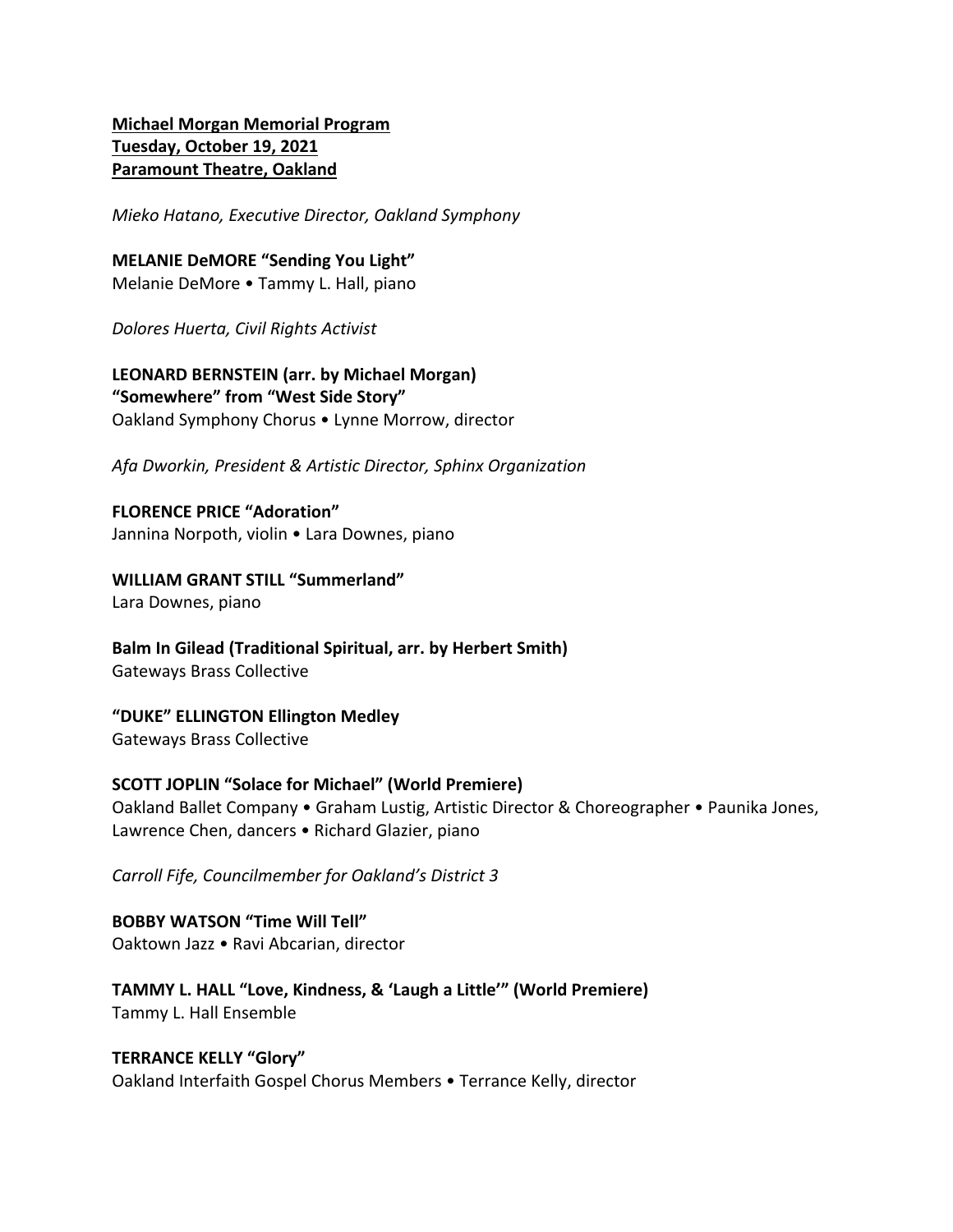## *Jennifer Duston, Former Executive Director, Oakland Symphony*

**FOLK SONG "Dance of the Yao Tribe"** Great Wall Youth Orchestra • Victor Siu, conductor

*Danielle Taylor, violinist, Alumna of MUSE & Oakland Symphony Youth Orchestra*

### **GEORGE WALKER "Lyric"**

Oakland Symphony Youth Orchestra • Omid Zoufonoun, conductor

#### **INTERMISSION**

**SIR EDWARD ELGAR "Nimrod" from "Enigma Variations"** Oakland Symphony

*Dan Ashley, News Anchor, KGO ABC7*

**MAURICE RAVEL "Le jardin féerique" from "Ma mère l'Oye"** Oakland Symphony • Esa-Pekka Salonen, conductor

*W. Kamau Bell, Comic & Television Host*

# **NINA SIMONE "Mississippi Goddam"**

Oakland Symphony • Jazz Mafia, Adam Theis, director John Kendall Bailey, conductor Jazz Mafia ft. Tossie Long, Solas B Lalgee and Yvette Pylant Arr. by Elephantine (S. Lalgee, K. McCann, K McCann, H. Hurd, Z. Harris, T. Long) Orchestrated by Adam Theis

*Jonas Wright, Dean & Chief Academic Officer of San Francisco Conservatory of Music*

**ADOLPHUS HAILSTORK Two Romances for Viola & Orchestra: II.** Oakland Symphony • San Francisco Conservatory of Music Sohui Yun, solo viola • Jaco Wong, conductor

**JOHANNES BRAHMS "How Lovely is Thy Dwelling Place" from "A German Requiem"** Oakland Symphony and Chorus • Lynne Morrow, conductor

**TIM ROSSER / CHARLIE SOHNE "With the Right Music"** Oakland Symphony • Jesse Barrett, vocalist • Bryan Nies, conductor

# **RICHARD MARRIOTT / DAN HARDER MM In Memoriam (World Premiere)**